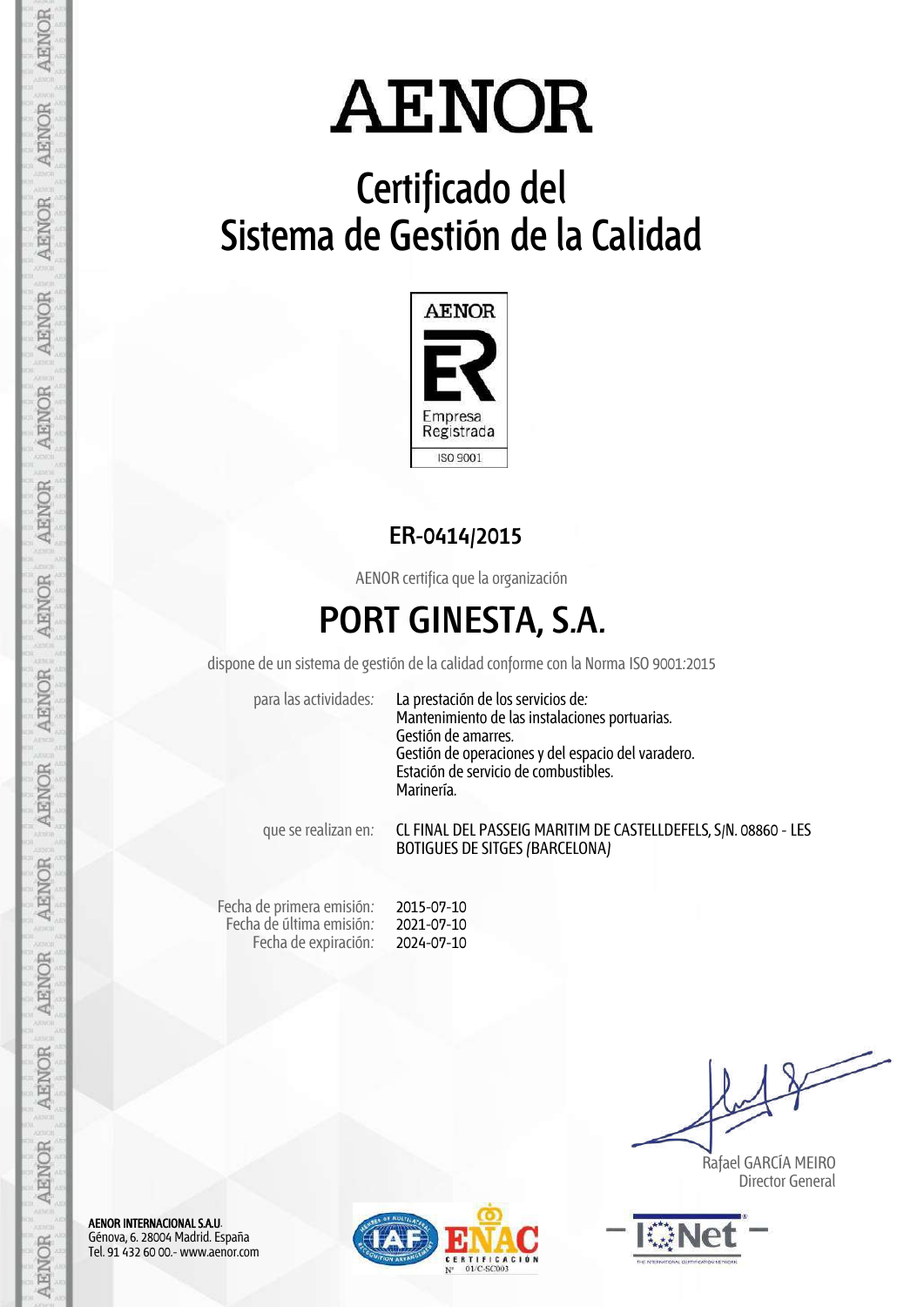| <b>Quality Management System</b>                                                                                                         |  |
|------------------------------------------------------------------------------------------------------------------------------------------|--|
| for the following scope:                                                                                                                 |  |
| The provision of services:<br>Maintenance of port facilities.<br><b>Mooring management.</b><br>Boat Yard operations and Dock management. |  |
| Fuel service station.                                                                                                                    |  |

Crew.

which fulfills the requirements of the following standard

#### ISO 9001:2015

First issued on: 2015-07-10 Last issued: 2021-07-10 Validity date: 2024-07-10

This attestation is directly linked to the IQNet Partner's original certificate and shall not be used as a standalone document

Registration Number: ES-0414/2015

**AENOR** 

*Rafael GARCÍA MEIRO Chief Executive Officer*

IQNet Partners\*:

AENOR Spain AFNOR Certification France APCER Portugal CCC Cyprus CISQ Italy CQC China CQM China CQS Czech Republic Cro Cert Croatia DQS Holding GmbH Germany EAGLE Certification Group USA FCAV Brazil FONDONORMA Venezuela ICONTEC Colombia Inspecta Sertifiointi Oy Finland INTECO Costa Rica IRAM Argentina JQA Japan KFQ Korea MIRTEC Greece MSZT Hungary Nemko AS Norway NSAI Ireland NYCE-SIGE México PCBC Poland Quality Austria Austria RR Russia SII Israel SIQ Slovenia SIRIM QAS International Malaysia SQS Switzerland SRAC Romania TEST St Petersburg Russia TSE Turkey YUQS Serbia

\* The list of IQNet partners is valid at the time of issue of this certificate. Updated information is available under www.iqnet-certification.com

Alex Stoichitoiu *President of IQNet*

(R)



CERTIFICATE

**AENOR** has issued an IQNet recognized certificate that the organization:

PORT GINESTA, S.A.

CL FINAL DEL PASSEIG MARITIM DE CASTELLDEFELS, S/N. 08860 - LES BOTIGUES DE SITGES (BARCELONA)

has implemented and maintains a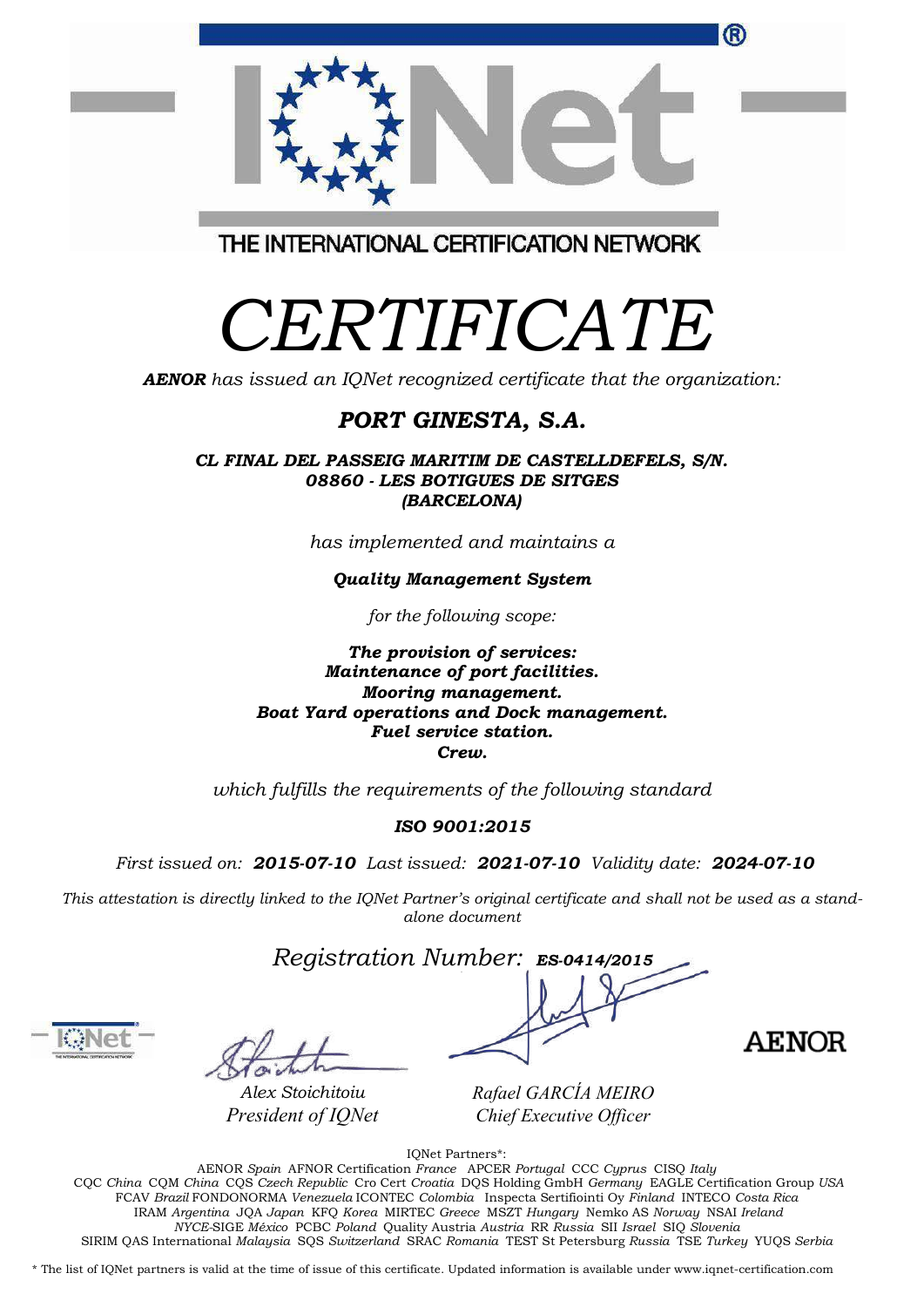# Certificado del Sistema de Gestión Ambiental



#### GA-2007/0491

AENOR certifica que la organización

## PORT GINESTA, S.A.

dispone de un sistema de gestión ambiental conforme con la Norma ISO 14001:2015

para las actividades: La prestación de los servicios de: Mantenimiento de las instalaciones portuarias. Gestión de amarres. Gestión de operaciones y del espacio del varadero. Estación de servicio de combustibles. Marinería.

que se realiza/n en: CL FINAL DEL PASSEIG MARITIM DE CASTELLDEFELS, S/N. 08860 - LES BOTIGUES DE SITGES (BARCELONA)

Fecha de primera emisión: Fecha de última emisión: Fecha de expiración: 2007-10-22 2019-10-22 2022-10-22

 Rafael GARCÍA MEIRO Director General



AENOR INTERNACIONAL S.A.U. Génova, 6. 28004 Madrid. España Tel. 91 432 60 00.- www.aenor.com



AENOR

**AENOR** 

AENOR

AENOR

**AENOR** 

AENOR

**AENOR** 

**AENOR** 

**AENOR** 

**AENOR** 

**AENOR** 

**AENOR** 

AENOR

**AENOR**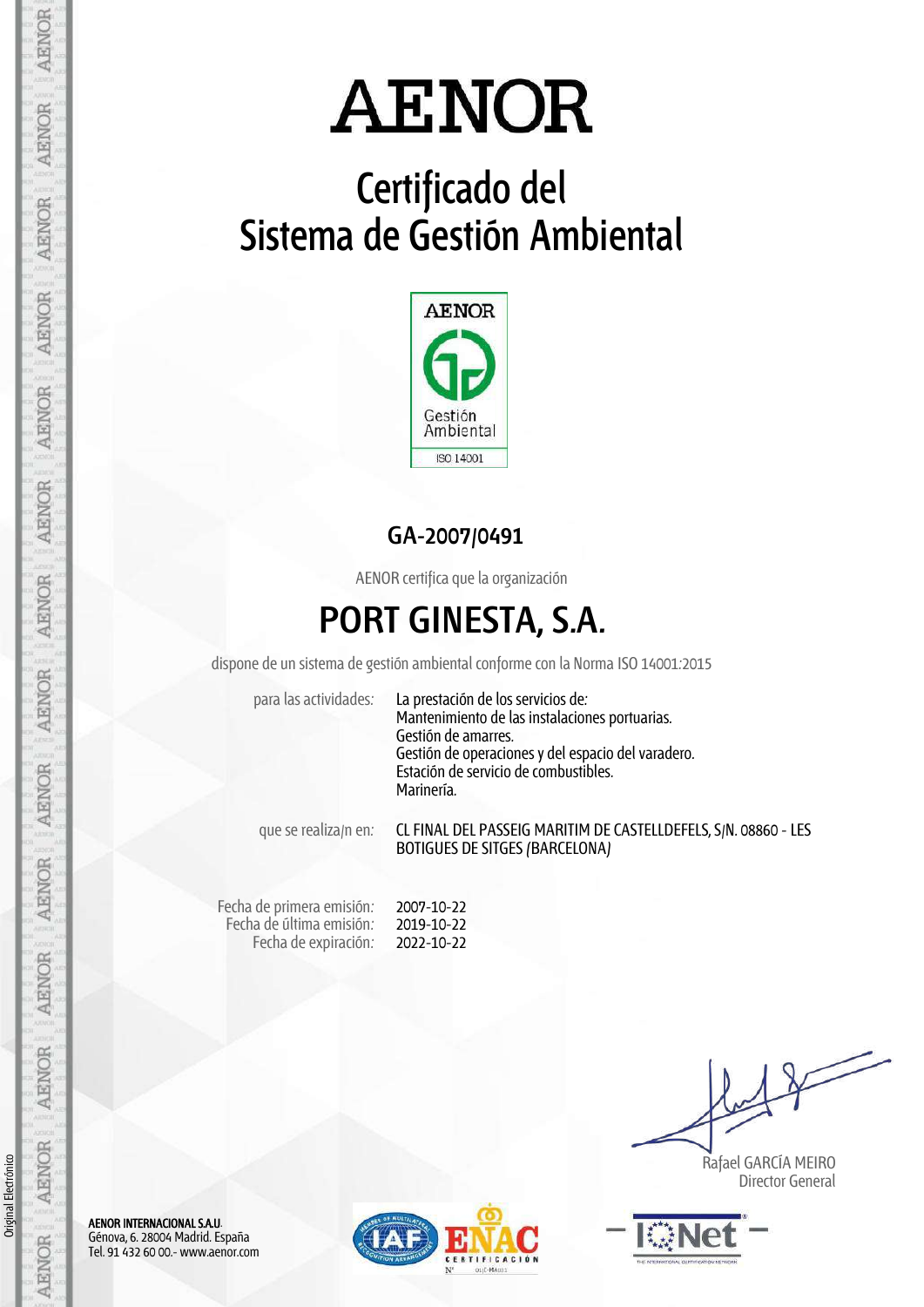| Oy Finland INTECO Costa Rica IRAM Argentina JOA Japan KFO Korea MIRTEC Greece MSZT Hungary Nemko AS Norway                                         |
|----------------------------------------------------------------------------------------------------------------------------------------------------|
| NSAI Ireland NYCE-SIGE México PCBC Poland Quality Austria Austria RR Russia SII Israel SIQ Slovenia                                                |
| SIRIM OAS International Malaysia SOS Switzerland SRAC Romania TEST St Petersburg Russia TSE Turkey YUOS Serbia                                     |
| IQNet is represented in the USA by: AFNOR Certification, CISQ, DQS Holding GmbH and NSAI Inc.                                                      |
|                                                                                                                                                    |
| * The list of IONet partners is valid at the time of issue of this certificate. Updated information is available under www.ignet-certification.com |
|                                                                                                                                                    |
|                                                                                                                                                    |

(R) THE INTERNATIONAL CERTIFICATION NETWORK

# CERTIFICATE

AENOR has issued an IQNet recognized certificate that the organization:

#### PORT GINESTA, S.A.

CL FINAL DEL PASSEIG MARITIM DE CASTELLDEFELS, S/N. 08860 - LES BOTIGUES DE SITGES (BARCELONA)

has implemented and maintains a

Environmental Management System

for the following scope:

The provision of services: Maintenance of port facilities. Mooring management. Boat Yard operations and Dock management. Fuel service station. Crew.

which fulfills the requirements of the following standard

#### ISO 14001:2015

First issued on: 2007-10-22 Last issued: 2019-10-22 Validity date: 2022-10-22

This attestation is directly linked to the IQNet Partner's original certificate and shall not be used as a standalone document

Registration Number: ES-2007/0491

Alex Stoichitoiu *President of IQNet*

*Rafael GARCÍA MEIRO Chief Executive Officer*

AENOR

IQNet Partners\*: AENOR Spain AFNOR Certification France APCER Portugal CCC Cyprus CISQ Italy CQC China CQM China CQS Czech Republic Cro Cert Croatia DQS Holding GmbH Germany FCAV Brazil FONDONORMA Venezuela ICONTEC Colombia Inspecta Sertifiointi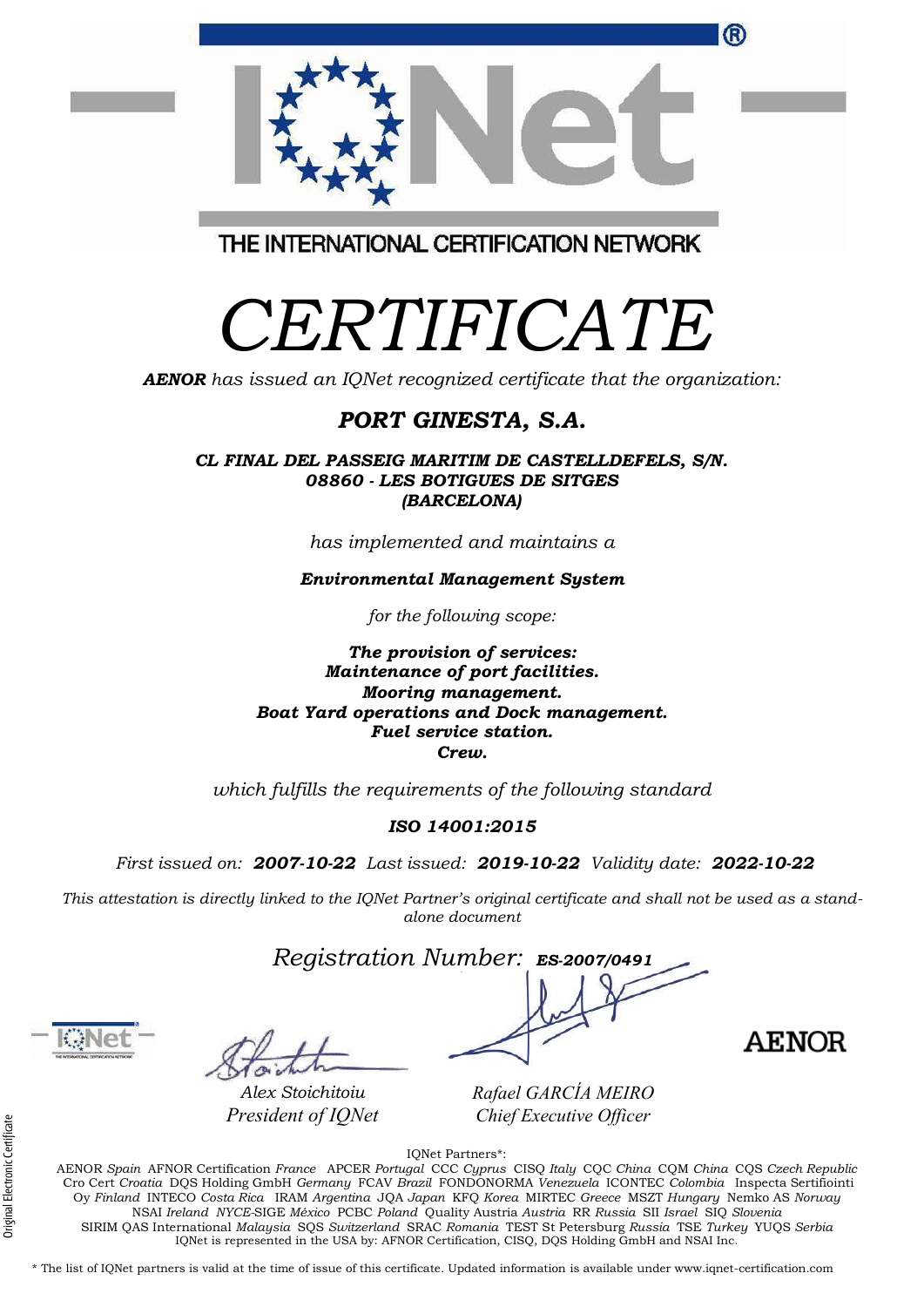# **AENOR**

# Certificado del Sistema de Gestión Seguridad y Salud en el Trabajo



#### SST-0103/2015

AENOR certifica que la organización

### PORT GINESTA, S.A.

dispone de un sistema de gestión de Seguridad y Salud en elTrabajo conforme con la norma ISO 45001:2018

para las actividades: La prestación de los servicios de: Mantenimiento de las instalaciones portuarias. Gestión de amarres. Gestión de operaciones y del espacio del varadero. Estación de servicio de combustibles. Marinería.

que se realiza/n en: CL FINAL DEL PASSEIG MARITIM DE CASTELLDEFELS, S/N. 08860 - LES BOTIGUES DE SITGES (BARCELONA)

Fecha de primera emisión: Fecha de última emisión: Fecha de expiración: 2021-04-27 2021-07-22 2024-07-22

 Rafael GARCÍA MEIRO Director General

El titular de este certificado disponía de certificación acreditada conforme con OHSAS 18001 desde: 2015-07-22





AENOR INTERNACIONAL S.A.U. Génova, 6. 28004 Madrid. España Tel. 91 432 60 00.- www.aenor.com

Original Electrónico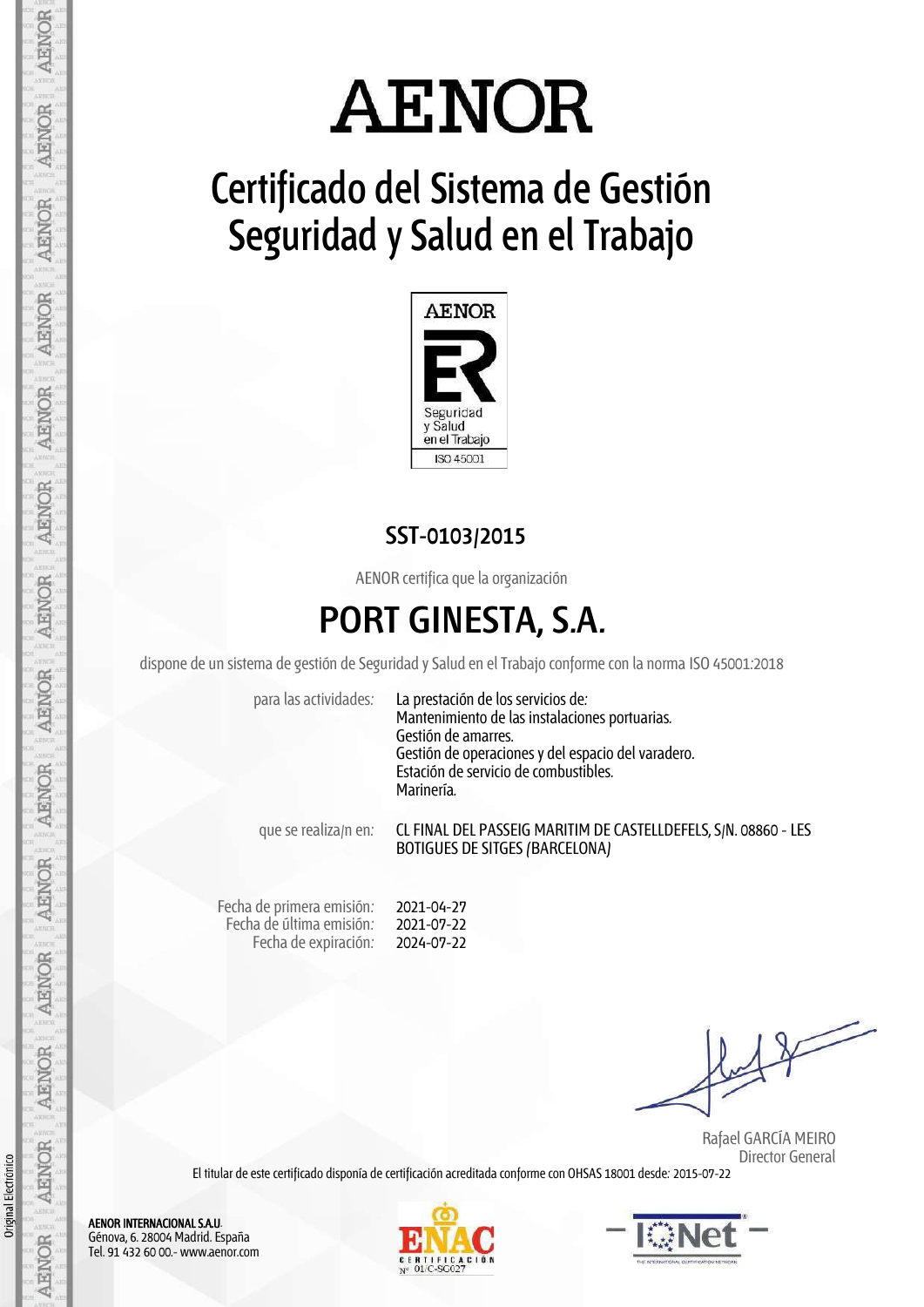| CL FINAL DEL PASSEIG MARITIM DE CASTELLDEFELS, S/N.<br>08860 - LES BOTIGUES DE SITGES<br>(BARCELONA) |  |
|------------------------------------------------------------------------------------------------------|--|
| has implemented and maintains a                                                                      |  |
| Occupational Health and Safety Management System                                                     |  |
| for the following scope:                                                                             |  |
|                                                                                                      |  |

CERTIFICATE

THE INTERNATIONAL CERTIFICATION NETWORK

**AENOR** has issued an IQNet recognized certificate that the organization:

PORT GINESTA, S.A.

The provision of services: Maintenance of port facilities. Mooring management. Boat Yard operations and Dock management. Fuel service station. Crew.

which fulfills the requirements of the following standard

#### ISO 45001:2018

First issued on: 2021-04-27 Last issued: 2021-07-22 Validity date: 2024-07-22

This attestation is directly linked to the IQNet Partner's original certificate and shall not be used as a standalone document

Registration Number: ES-SST-0103/2015

Alex Stoichitoiu *President of IQNet* *Rafael GARCÍA MEIRO Chief Executive Officer*

IQNet Partners\*: AENOR Spain AFNOR Certification France APCER Portugal CCC Cyprus CISQ Italy CQC China CQM China CQS Czech Republic Cro Cert Croatia DQS Holding GmbH Germany EAGLE Certification Group USA FCAV Brazil FONDONORMA Venezuela ICONTEC Colombia Inspecta Sertifiointi Oy Finland INTECO Costa Rica IRAM Argentina JQA Japan KFQ Korea MIRTEC Greece MSZT Hungary Nemko AS Norway NSAI Ireland NYCE-SIGE México PCBC Poland Quality Austria Austria RR Russia SII Israel SIQ Slovenia SIRIM QAS International Malaysia SQS Switzerland SRAC Romania TEST St Petersburg Russia TSE Turkey YUQS Serbia

\* The list of IQNet partners is valid at the time of issue of this certificate. Updated information is available under www.iqnet-certification.com

R

**AENOR**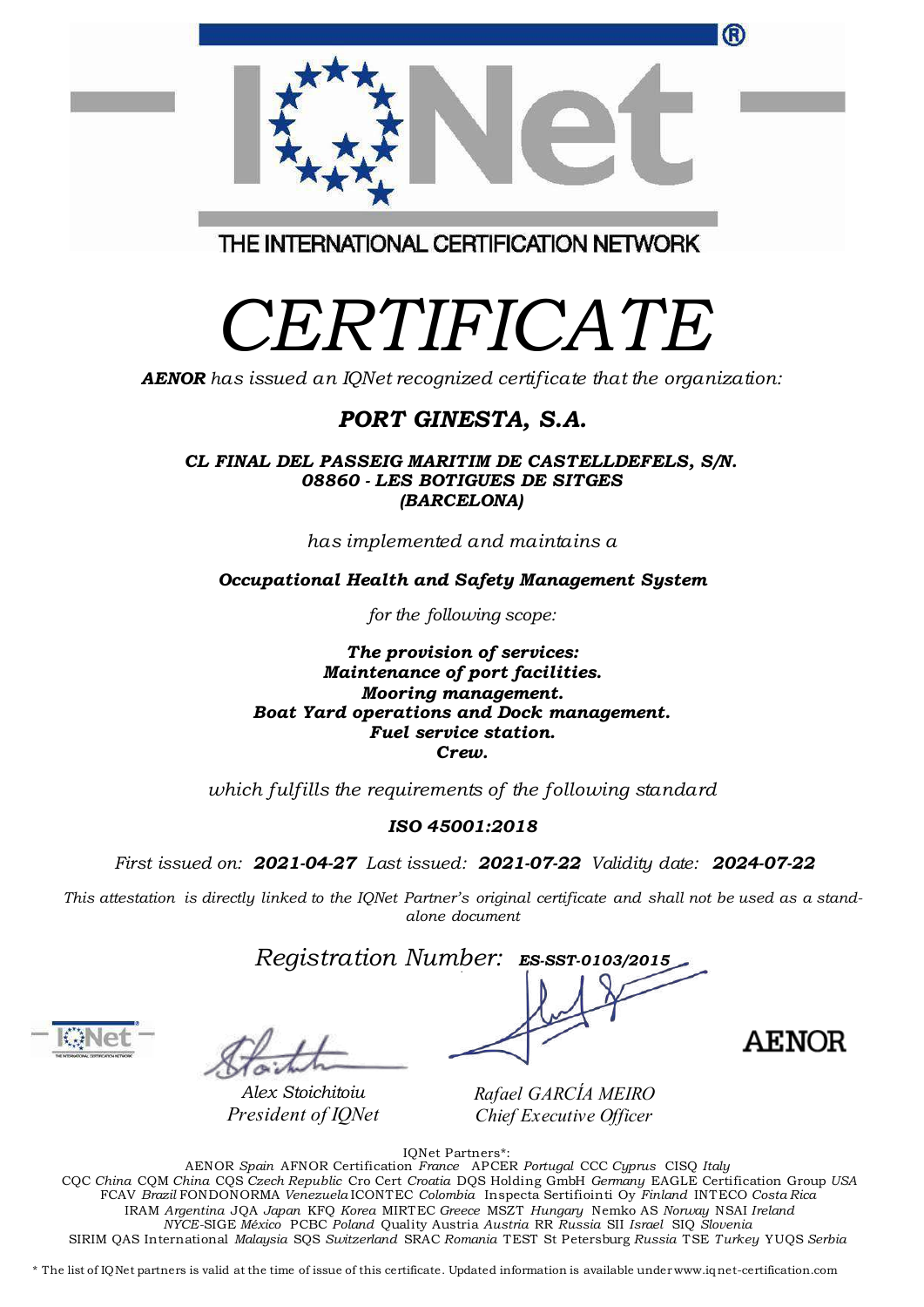

# **CERTIFICAT DE REGISTRE**

El Departament de Territori i Sostenibilitat certifica que el centre de l'organització

### PORT GINESTA, S.A

ubicat al Carrer Final Passeig Marítim Castelldefels, s/n de Les Botigues de Sitges

ha estat registrat amb el número

#### **ES-CAT-000249**

D'acord amb la Resolució de 26 de juny de 2019 de la directora general de Qualitat Ambiental i Canvi Climàtic el que preveuen els articles 13 i 14 del Reglament 1221/2009, del Parlament Europeu i del Consell, de 25 de novembre de 2009, relatiu a la participació voluntària d'organitzacions en un sistema comunitari de gestió i auditoria ambiental (EMAS). Els requisits del sistema de gestió ambiental EMAS són els mateixos que estableix la norma EN ISO 14001:2015.

El conseller de Territori i Sostenibilitat

Data d'inscripció: 12/02/2008 Data de 4ª renovació: 26/06/2019 Validesa del certificat: 23/04/2022

Damià Calvet i Valera



Generalitat de Catalunya Departament de Territori *i* Sostenibilitat